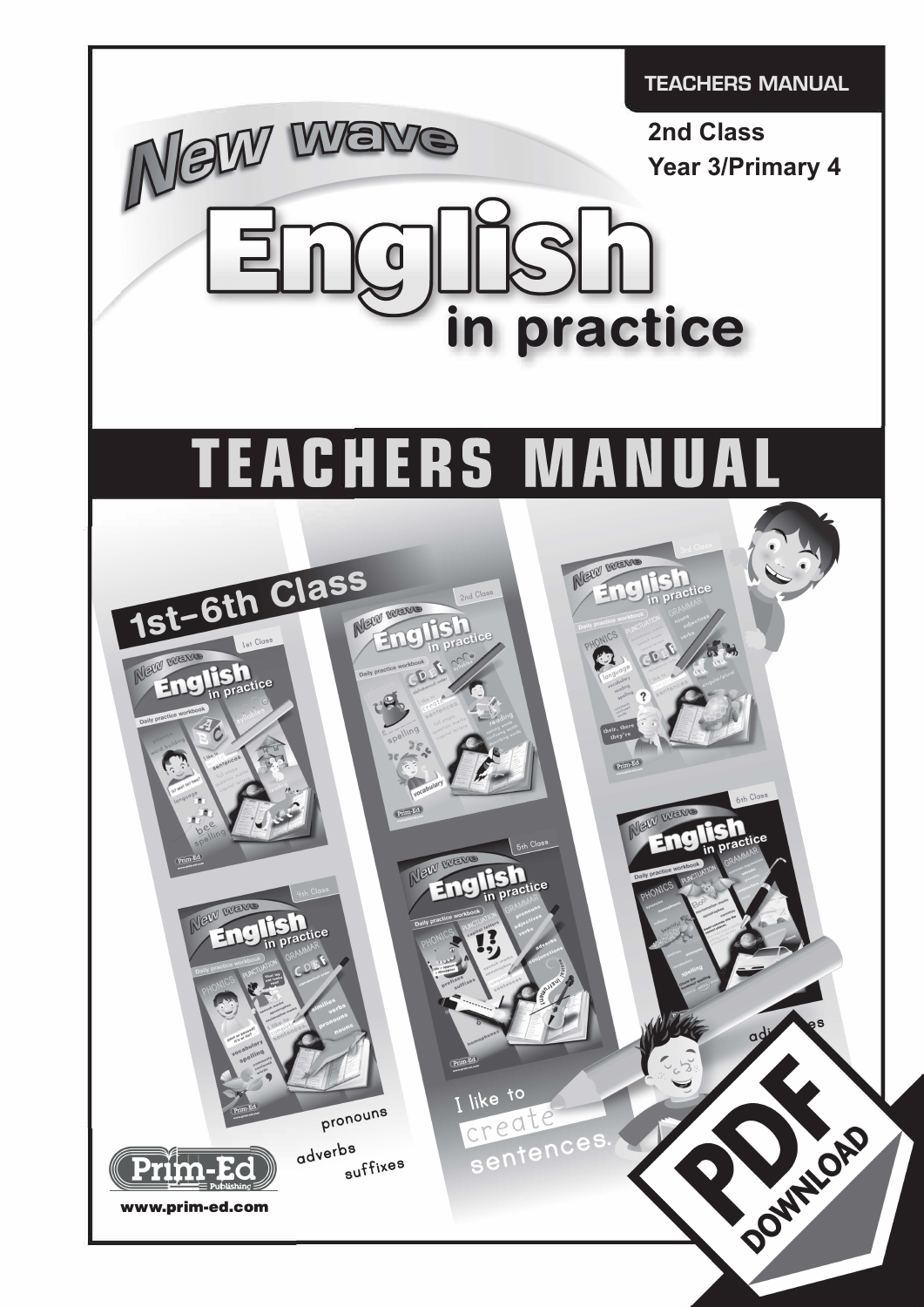### **NEW WAVE ENGLISH IN PRACTICE TEACHERS MANUAL**

Published by Prim-Ed Publishing 2014 Copyright© RIC Publications® 2014

PR-41646

This master may only be reproduced by the original purchaser for use with their class(es). The publisher prohibits the loaning or onselling of this master for the purposes of reproduction.

# **Copyright notice**

Blackline masters or copy masters are published and sold with a limited copyright. This copyright allows publishers to provide teachers and schools with a wide range of learning activities without copyright being breached. This limited copyright allows the purchaser to make sufficient copies for use within their own education institution. The copyright is not transferable, nor can it be onsold. Following these instructions is not essential but will ensure that you, as the purchaser, have evidence of legal ownership to the copyright if inspection occurs.

For your added protection in the case of copyright inspection, please complete the form below. Retain this form, the complete original document and the invoice or receipt as proof of purchase.

*Name of Purchaser:*

*Date of Purchase:*

*Supplier:*

*School Order# (if applicable):*

*Signature of Purchaser:*

Prim-Ed Publishing **Marshmeadows** New Ross Co. Wexford Ireland

email: sales@prim-ed.com web: www.prim-ed.com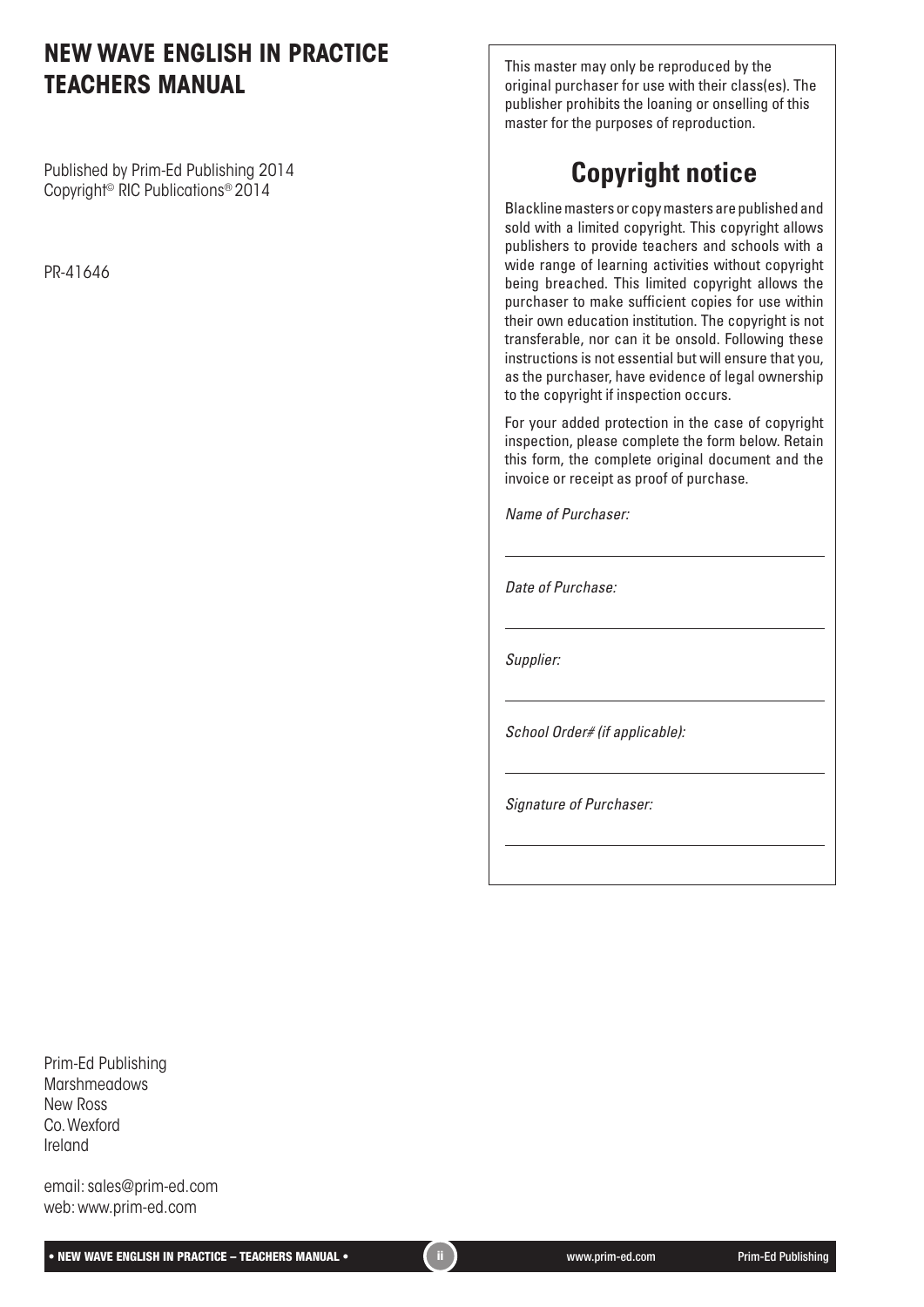$\vdots$ 

| Day 1            |              |
|------------------|--------------|
| 1.<br>2.         | when         |
|                  | make         |
| 3.               | made         |
| 4.               | flame        |
| 5.               | first        |
| 6.               | close        |
| 7.               | <b>There</b> |
| 8.               | two          |
| 9.               | tree         |
|                  | 10. taller   |
| Day 2            |              |
| 1.               | who          |
| 2.               | boat         |
| 3.               | train        |
| 4.               | plate        |
| 5.               | glad         |
| 6.               | above        |
| 7.               | Have         |
| 8.               | two          |
| 9.               | kitten       |
| 10.              | smallest     |
| Day 3            |              |
| 1.               | goes         |
| $\overline{2}$ . | lunch        |
| 3.               | snake        |
| 4.               | read         |
| 5.               |              |
| 6.               | break        |
|                  | always       |
| 7.               | Harry        |
| 8.               | have         |
| 9.               | ran          |
| 10.              | stopped      |
| Day 4            |              |
| 1.               | third        |
| $\overline{2}$ . | out          |
| 3.               | cliff        |
| 4.               | grave        |
| 5.               | clue         |
| 6.               | found        |
| 7.               | Sally        |
| 8.               | have         |
| 9.               | put          |
| 10.              | help         |
| Day              | 5            |
| 1.               | could        |
| 2.               | basket       |
| 3.               | shout        |
| 4.               | two          |
| 5.               | laugh        |
| 6.               | sour         |
| 7.               | L            |
| 8.               | I            |
| 9.               | red          |
| 10.              | and          |
| Day              | 6            |
| 1.               | teach        |
| 2.               | start        |
| 3.               | show         |

| 6.               | asleep             |
|------------------|--------------------|
| 7.               | My<br>ı            |
| 8.               | me                 |
| 9.               |                    |
| 10.              | curly<br>but       |
|                  |                    |
| Day 7            |                    |
| 1.               | ch                 |
| 2.               | float              |
| 3.               | crime              |
| 4.               | a/way              |
| 5.               | do not             |
| 6.               | butter $+$ fly $=$ |
|                  | butterfly          |
| 7.               |                    |
| 8.               | girl               |
| 9.               | freshest           |
|                  | $10.$ and          |
| Day 8            |                    |
| 1.               | five               |
| $\overline{2}$ . | oes                |
| 3.               | pride              |
| 4.               | par/ty             |
| 5.               | cannot             |
| 6.               | $tooth + brush =$  |
|                  | toothbrush         |
| 7.               | ?                  |
| 8.               | river              |
| 9.               | quicker            |
| 10.              | or                 |
| Day 9            |                    |
| 1.               | them               |
| 2.               | were               |
| 3.               | ground<br>around   |
| 4.               | football           |
| 5.               | I will             |
| 6.               | afraid             |
| 7.               | ļ                  |
| 8.               | have               |
| 9.               | roared             |
| 10.              | hang               |
|                  | <b>Day 10</b>      |
| 1.               | said               |
| $\overline{2}$ . | those              |
| 3.               | spade              |
| 4.               | hasn't             |
| 5.               | farmyard           |
| 6.               | harm               |
| 7.               | ?                  |
| 8.               | to                 |
| 9.               | cries              |
| 10.              |                    |
|                  | sung               |
|                  | <b>Day 11</b>      |
| 1.               | should             |
| 2.               | have               |
| 3.               | stone              |
| 4.               | they               |
| 5.               | see                |
| 6.               | cats               |
| 7.               | Mrs Jones          |
| 8.<br>9.         | off<br>Harry       |

|                                                                                   | 10.                  | long                   |
|-----------------------------------------------------------------------------------|----------------------|------------------------|
|                                                                                   | <b>Day 12</b>        |                        |
|                                                                                   | 1.                   | would                  |
|                                                                                   | 2.                   | live                   |
|                                                                                   |                      | globe                  |
|                                                                                   | 3.                   |                        |
|                                                                                   | 4.                   | two                    |
|                                                                                   | 5.<br>6.<br>7.<br>8. | sea                    |
|                                                                                   |                      | rocks                  |
|                                                                                   |                      | Please<br>$\mathbf{I}$ |
|                                                                                   |                      | of                     |
|                                                                                   |                      |                        |
|                                                                                   | 9.                   | Dublin                 |
|                                                                                   | 10.                  | black                  |
|                                                                                   | <b>Day 13</b>        |                        |
|                                                                                   | 1.                   | going                  |
|                                                                                   | $\overline{2}$ .     | o e                    |
|                                                                                   |                      |                        |
|                                                                                   | 3.                   | flute                  |
|                                                                                   | 4.                   | carrot                 |
|                                                                                   | 5.                   | tale                   |
|                                                                                   | 6.                   | dogs                   |
|                                                                                   | 7.                   | ?                      |
|                                                                                   |                      |                        |
|                                                                                   | 8.                   | of                     |
|                                                                                   | 9.                   | cried                  |
|                                                                                   | 10.                  | ship                   |
|                                                                                   | Day 14               |                        |
|                                                                                   | 1.                   |                        |
|                                                                                   |                      | some                   |
|                                                                                   | 2.                   | swing                  |
|                                                                                   | 3.                   | shape                  |
|                                                                                   | 4.                   | were                   |
|                                                                                   | 5.                   | tail                   |
|                                                                                   | 6.                   | shops                  |
|                                                                                   |                      |                        |
|                                                                                   | 7.                   | ļ                      |
|                                                                                   | 8.                   | me                     |
|                                                                                   | 9.                   | blew                   |
|                                                                                   | 10.                  | clown                  |
|                                                                                   |                      |                        |
|                                                                                   | <b>Day 15</b>        |                        |
|                                                                                   | 1.                   | n k                    |
|                                                                                   | 2.                   | also                   |
|                                                                                   | 3.                   | rude                   |
|                                                                                   | 4.                   | set                    |
|                                                                                   | 5.                   | hear                   |
|                                                                                   |                      |                        |
|                                                                                   | 6.<br>7.             | es                     |
|                                                                                   |                      | Mr Bishop              |
|                                                                                   | 8.                   | did                    |
|                                                                                   | 9.                   | are going              |
|                                                                                   | 10.                  | dog cat                |
|                                                                                   |                      |                        |
|                                                                                   | <b>Day 16</b>        |                        |
|                                                                                   | 1.                   | never                  |
|                                                                                   | $\overline{2}$ .     | sank                   |
|                                                                                   | 3.                   | crawl                  |
|                                                                                   | 4.                   |                        |
|                                                                                   |                      | ground                 |
|                                                                                   | 5.                   | be                     |
|                                                                                   | 6.                   | es                     |
|                                                                                   | 7.                   | Danny<br>I             |
|                                                                                   | 8.                   | done                   |
|                                                                                   | 9.                   | were playing           |
|                                                                                   |                      |                        |
|                                                                                   | 10.                  | eats drinks            |
| ,我们在一个人的时候,我们在一个人的时候,我们在一个人的时候,我们在一个人的时候,我们在一个人的时候,我们在一个人的时候,我们在一个人的时候,我们在一个人的时候, | <b>Day 17</b>        |                        |
|                                                                                   | 1.                   | skip                   |
|                                                                                   | 2.                   | beach                  |
|                                                                                   | 3.                   |                        |
|                                                                                   |                      | slide                  |

|                                                                                                  | 5.               | bee             |
|--------------------------------------------------------------------------------------------------|------------------|-----------------|
|                                                                                                  | 6.               | es              |
|                                                                                                  | 7.               | ls<br>April     |
|                                                                                                  | 8.               | when            |
| 的复数形式的过去式和过去分词 医阿拉伯氏的过去式和过去分词形式的过去式和过去分词形式的过去式和过去分词形式 医马克氏试验检尿 医皮肤发生 医皮肤发生 医皮肤发生 医皮肤发生 医生化学 医生化学 | 9.               | and             |
|                                                                                                  | 10.              | spade shed      |
|                                                                                                  | <b>Day 18</b>    |                 |
|                                                                                                  | 1.               | v e             |
|                                                                                                  | 2.               | sank            |
|                                                                                                  | 3.               |                 |
|                                                                                                  |                  | shore           |
|                                                                                                  | 4.               | goldfish        |
|                                                                                                  | 5.               | here            |
|                                                                                                  | 6.               | es              |
|                                                                                                  | 7.               | Olivia Tuesday  |
|                                                                                                  | 8.               | lf              |
|                                                                                                  | 9.               | but             |
|                                                                                                  | 10.              | under           |
|                                                                                                  | Day 19           |                 |
|                                                                                                  | 1.               | while           |
|                                                                                                  | 2.               | funny           |
|                                                                                                  |                  |                 |
|                                                                                                  | 3.               | grow            |
|                                                                                                  | 4.               | la/dy           |
|                                                                                                  | 5.               | ľI              |
|                                                                                                  | 6.               | brushes         |
|                                                                                                  | 7.               |                 |
|                                                                                                  | 8.               | jumped          |
|                                                                                                  | 9.               | up              |
|                                                                                                  | 10.              | Teacher check   |
|                                                                                                  | Day 20           |                 |
|                                                                                                  | 1.               | bath            |
|                                                                                                  | 2.               |                 |
|                                                                                                  |                  | fast            |
|                                                                                                  | 3.               | year            |
|                                                                                                  | 4.               | be/low          |
|                                                                                                  | 5.               | I am            |
|                                                                                                  |                  | 6. benches      |
|                                                                                                  | 7.               | ?               |
|                                                                                                  | 8.               | chewed          |
|                                                                                                  | 9.               | under           |
|                                                                                                  | 10.              | Teacher check   |
|                                                                                                  | <b>Day 21</b>    |                 |
|                                                                                                  | 1.               | i e             |
|                                                                                                  | 2.               | full            |
|                                                                                                  | 3.               | αi              |
|                                                                                                  | 4.               |                 |
|                                                                                                  |                  | class           |
|                                                                                                  | 5.               | home            |
|                                                                                                  | 6.               | S               |
|                                                                                                  | 7.               | He<br>Scotland  |
|                                                                                                  | 8.               | sister brother  |
|                                                                                                  | 9.               | cold            |
|                                                                                                  | 10.              | long            |
|                                                                                                  | <b>Day 22</b>    |                 |
|                                                                                                  | 1.               | could           |
|                                                                                                  | $\overline{2}$ . | school          |
|                                                                                                  | 3.               | ai              |
|                                                                                                  | 4.               | sunflower       |
|                                                                                                  |                  |                 |
|                                                                                                  | 5.               | poor            |
|                                                                                                  | 6.               | S               |
|                                                                                                  | 7.               | Have<br>Galway  |
|                                                                                                  | 8.               | ran<br>screamed |
|                                                                                                  | 9.               | up              |
|                                                                                                  | 10.              | angry           |

| <b>Day 23</b>    |                       |
|------------------|-----------------------|
| 1.               | like                  |
| 2.               | camp                  |
| 3.               | train<br>lane         |
|                  |                       |
| 4.               | is not                |
| 5.               | crash                 |
| 6.               | wishes                |
| 7.               | ļ                     |
|                  |                       |
| 8.               | because               |
| 9.               | saw                   |
|                  | 10. october           |
|                  |                       |
| <b>Day 24</b>    |                       |
| 1.               | us                    |
| $\overline{2}$ . | put                   |
| 3.               | pay                   |
|                  |                       |
| 4.               | do not                |
| 5.               | worst                 |
| 6.               | blankets              |
| 7.               |                       |
|                  |                       |
| 8.               | because               |
| 9.               | seen                  |
| 10.              | cork waterford        |
|                  |                       |
| <b>Day 25</b>    |                       |
| 1.               | ZZ                    |
| 2.               | chick                 |
| 3.               | ay                    |
|                  |                       |
| 4.               | 0                     |
| 5.               | bone                  |
| 6.               | branches              |
| 7.               | $\mathbf{I}$<br>March |
|                  |                       |
| 8.               | prettier              |
| 9.               | colder                |
|                  | 10. chased            |
|                  |                       |
| <b>Day 26</b>    |                       |
| 1.               | give                  |
| $\overline{2}$ . | your                  |
| 3.               | ai                    |
| 4.               |                       |
|                  | I am                  |
| 5.               | ant                   |
| 6.               | balloons              |
| 7.               | Can<br>Monday         |
|                  |                       |
| 8.               | heaviest              |
| 9.               | sharpest              |
| 10.              | drop                  |
| <b>Day 27</b>    |                       |
|                  |                       |
| 1.               | sk                    |
| 2.               | tent                  |
| 3.               | lie<br>cry            |
| 4.               | I have                |
|                  |                       |
| 5.               | rock                  |
| 6.               | beaches               |
| 7.               | ?                     |
| 8.               | because               |
|                  |                       |
| 9.               | wool<br>sheep         |
| 10.              | italy                 |
| <b>Day 28</b>    |                       |
|                  |                       |
| 1.               | help                  |
| 2.               | loaf                  |
| 3.               | coin                  |
| 4.               | is not                |
|                  |                       |

4. around 5. tale

4. rainbow

 $\frac{1}{2}$ 

 $\vdots$ 

5. here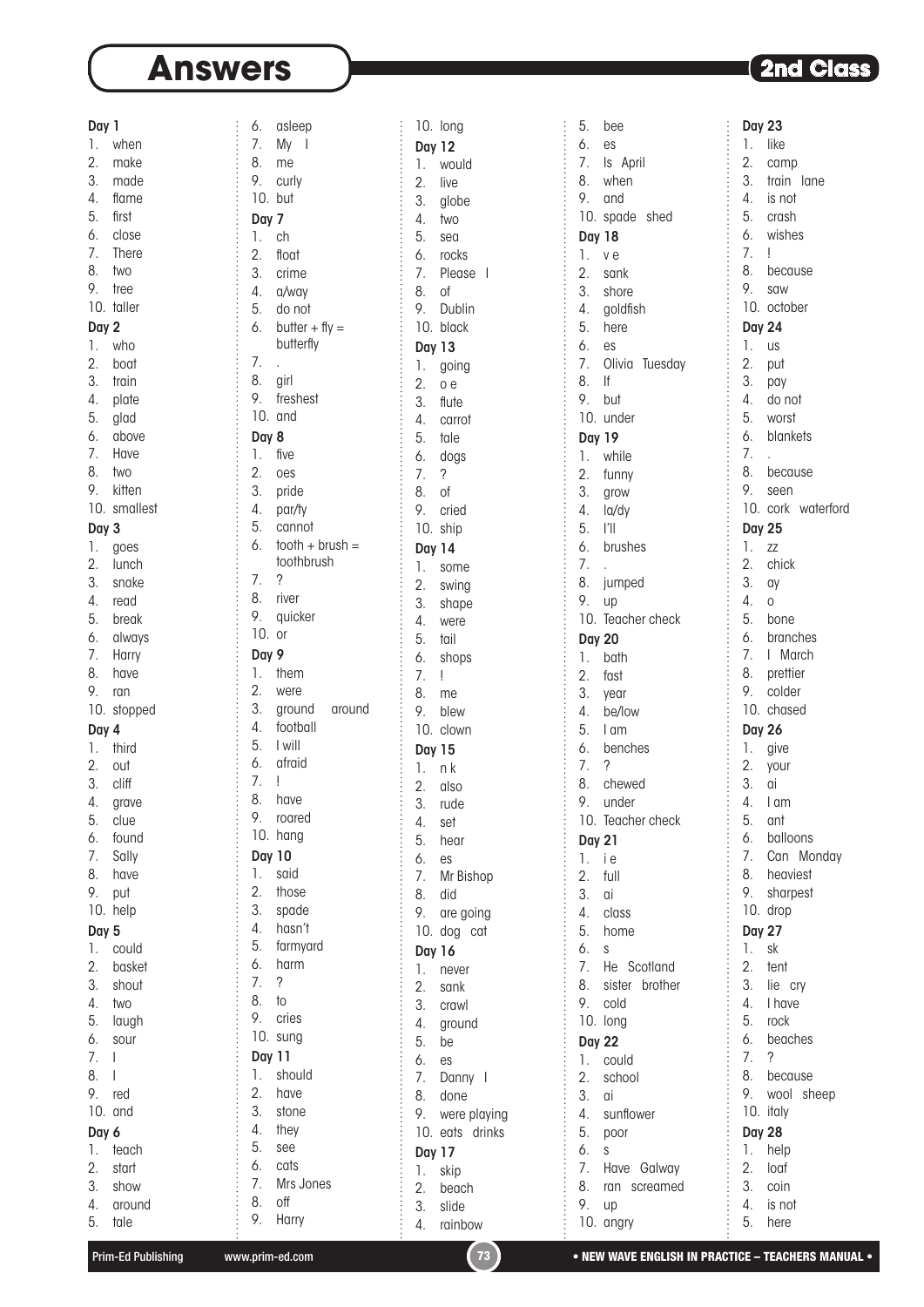$\vdots$ 

6. kites 7. . 8. because 9. laughed cried 10. rusty Day 29 1. much 2. October 3. ai 4. newspaper 5. red 6. monkeys 7. The Wednesday 8. fruit banana 9. cute 10. furry Day 30 1. around 2. use 3. ay 4. airport 5. ant 6. foxes 7. Ben I 8. moved 9. their 10. because Day 31 1. ch 2. gave 3. ow 4. some 5. insect 6. gar/den 7. july 8. his 9. ing 10. noun  $\overline{2}$ veet ke 3. oa ue uck er **Friday** ers 9. ed escribing word 3 ean nder 3. oa  $\mathsf{Im}\,$ um

| Day 32           |           |
|------------------|-----------|
| 1.               | <b>SV</b> |
| $2.$ tal         |           |
| 3.               | OC        |
| $\overline{4}$ . | blı       |
| 5.               | tru       |
| $6.$ $\circ$     |           |
| 7. 1             |           |
| 8. he            |           |
| 9.               | ec        |
| $10.$ de         |           |
| Day 33           |           |
| 1.               | Cl(       |
| $2.$ ur          |           |
| 3.               | OC        |
| $\overline{4}$ . | su        |
| 5. pl            |           |

| O. | two |
|----|-----|
|    |     |

- 8. It
- 9. fished
- 10. noun

| ֚֚֚֡ |                  |                          |
|------|------------------|--------------------------|
|      | <b>Day 34</b>    |                          |
|      | 1.               | u r                      |
|      | $\overline{2}$ . | shut                     |
|      | 3.               |                          |
|      |                  | <b>OW</b>                |
|      | 4.               | blew                     |
|      | 5.               | potato                   |
|      | 6.               | sheep                    |
|      | 7.               | $\overline{\phantom{a}}$ |
|      | 8.               | They                     |
|      | 9.               | nested                   |
|      | 10.              | verb                     |
|      | <b>Day 35</b>    |                          |
|      |                  |                          |
|      | 1.               | swim                     |
|      | $\overline{2}$ . | happy                    |
|      | 3.               | nose                     |
|      | 4.               | over                     |
|      | 5.               | shell                    |
|      | 6.               | woman                    |
|      | 7.               | friday                   |
|      | 8.               | ed                       |
|      | 9.               |                          |
|      |                  | are laughing             |
|      |                  | 10. down                 |
|      | <b>Day 36</b>    |                          |
|      | 1.               | chop                     |
|      | 2.               | e r                      |
|      | 3.               | hang sang                |
|      | 4.               | jacket                   |
|      | 5.               | castle                   |
|      | 6.               | drip                     |
|      | 7.               |                          |
|      |                  | week                     |
|      | 8.               | ing                      |
|      | 9.               | hair eyes                |
|      | 10.              | smelly                   |
|      | <b>Day 37</b>    |                          |
|      | 1.               | e r                      |
|      | $\overline{2}$ . | dish                     |
|      | 3.               | plant<br>ant             |
|      | 4.               | sale                     |
|      | 5.               |                          |
|      |                  |                          |
|      |                  | bell                     |
|      | 6.               | close                    |
|      | 7.               |                          |
|      | 8.               | They                     |
|      | 9.               | showed                   |
|      | 10.              | verb                     |
|      |                  |                          |
|      | <b>Day 38</b>    |                          |
|      | 1.               | about                    |
|      | 2.               | chin                     |
|      | 3.               | word                     |
|      | 4.               | rode                     |
|      | 5.               | water                    |
|      | 6.               | dad                      |
|      | 7.               | ?                        |
|      | 8.               | his                      |
|      | 9.               | cleans                   |
|      |                  |                          |
|      | 10.              | describing word          |
|      | Day              | 39                       |
|      | 1.               | trip                     |
|      | 2.               | first                    |
|      | 3.<br>4.         | <b>OW</b><br>oa<br>sail  |

| 6.               | sky                   |
|------------------|-----------------------|
| 7.               | $My$ I                |
| 8.               | ing                   |
| 9.               | sings                 |
| 10.              | Yesterday             |
| <b>Day 40</b>    |                       |
| 1.               | must                  |
| 2.               | n g                   |
| 3.               | OW<br>00              |
| 4.               | road                  |
| 5.               | above                 |
| 6.               | sea                   |
| 7.               | I June                |
| 8.               | ed                    |
| 9.               | nail wall             |
|                  | 10. steep             |
| Day 41           |                       |
| 1.               | o u                   |
| $\overline{2}$ . | well                  |
| 3.               | ai ow                 |
| 4.               | son                   |
|                  | 5. above              |
|                  | 6. desk               |
| 7.               | Put on your hat, coat |
|                  | and scarf.            |
| 8.               | a                     |
| 9.               | S                     |
|                  | 10. giving            |
| Day 42           |                       |
| 1.               | above                 |
| 2.               | glue                  |
| 3.               | oa ay                 |
| 4.               | their                 |
| 5.               | begin                 |
| 6.               | steel                 |
| $\overline{7}$ . | My shirt is red, blue |
|                  | and white.            |
| 8.               | an                    |
| 9.               | es                    |
| 10.              | moving                |
| <b>Day 43</b>    |                       |
| 1.               | why                   |
| 2.               | about                 |
| 3.               | S <sub>O</sub>        |
| 4.               | sun                   |
| 5.               | not ever              |
| 6.               | be/long               |
| 7.               | Jess Jake             |
| 8.               | is                    |
| 9.<br>10.        | er                    |
|                  | blue                  |
| Day 44           |                       |
| 1.               | blew                  |
| 2.<br>3.         | found                 |
| 4.               | born<br>worn          |
| 5.               | there<br>hurt         |
| 6.               | ride                  |
| 7.               | Our Fluffy            |
| 8.               | am                    |
| 9.               | est                   |
|                  |                       |

10. dusty Day 45 1. thank 2. grow 3. oa ai ow 4. lion 5. grin 6. head 7. I hate mice, ants and spiders. 8. an 9. s 10. snoring Day 46 1. o w 2. soap 3. oa ai 4. meet 5. front 6. hot 7. Pick up your books, toys and clothes. 8. a 9. es 10. chasing Day 47 1. cube 2. hurt 3. mate Kate 4. line 5. large 6. two 7. ? 8. were 9. er 10. cake oven Day 48 1. spot 2. light 3. shady 4. meat 5. kind 6. be/gan 7. ! 8. was 9. est 10. and Day 49 1. star 2. k 3. ay ow oa 4. wear 5. high 6. fish 7. . 8. an 9. es 10. saving Day 50 1. own

3. ai oa 4. Where 5. pleased 6. pillow 7. . 8. a 9. s 10. shining Day 51 1. e a 2. here 3. sneeze bleed 4. o 5. dot 6. toe 7. Mum hung out socks, shirts and jeans. 8. yours 9. rang 10. past tense Day 52 1. dress 2. each 3. sweet between 4. will not 5. die 6. moon 7. The baby drinks milk, water and juice. 8. theirs 9. jumped 10. present tense Day 53 1. Wh 2. They 3. broom 4. sheep weeds 5. unkind 6. one 7. We Thursdays 8. has 9. past tense 10. cold Day 54 1. only 2. could 3. thing 4. three speech 5. unhappy 6. right 7. Sophie Townsend 8. seen 9. past tense 10. good Day 55 1. find 2. class 3. team leaf 4. I'm 5. hard

÷.

 $\vdots$ 

÷.

 $\vdots$ 

5. give

 $\vdots$ 

2. party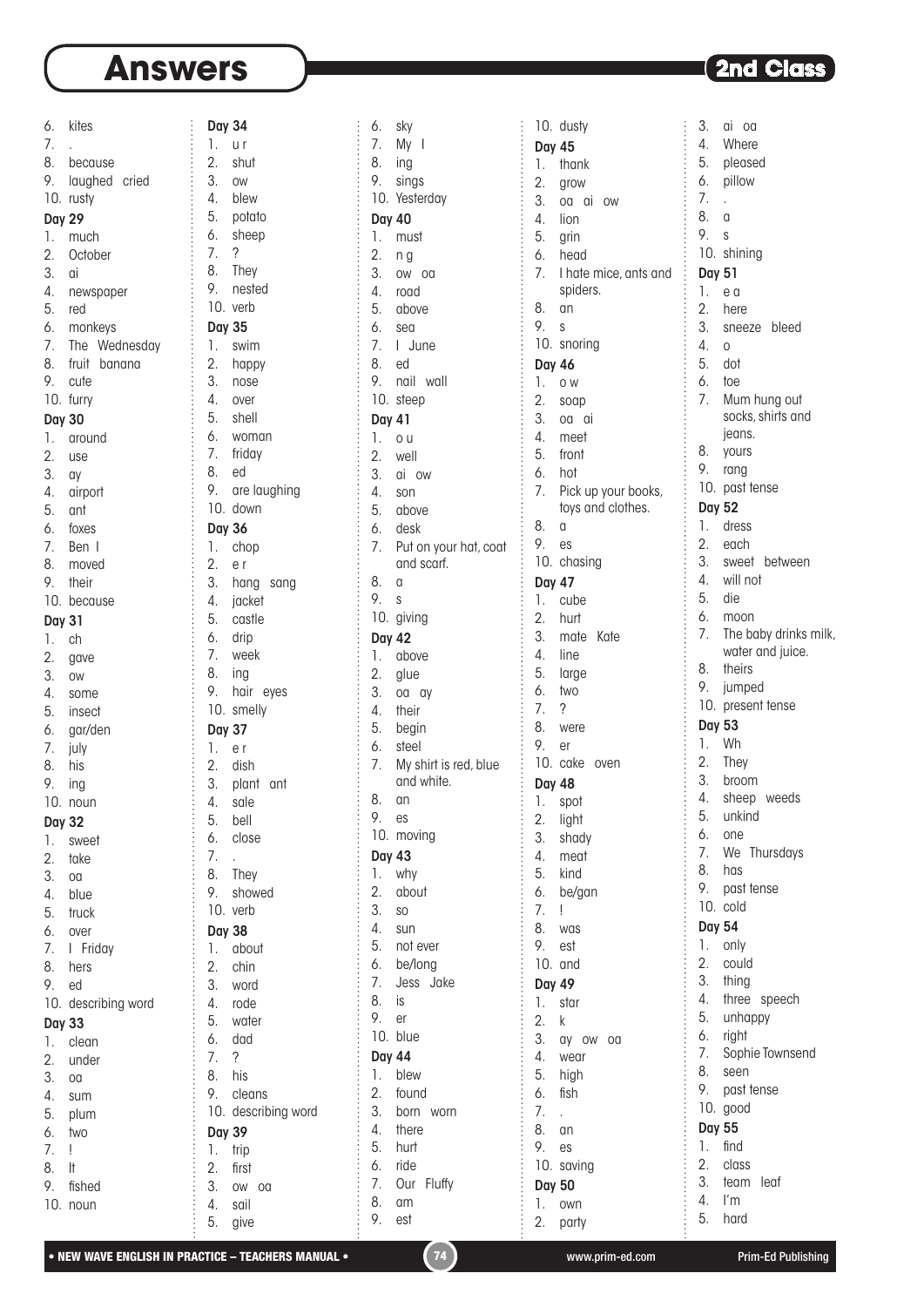| 6.            | wind                               | 10. but       |                |
|---------------|------------------------------------|---------------|----------------|
| 7.            | Ţ                                  | Day 61        |                |
| 8.            | because                            | 1.            | ch             |
| 9.            | and                                | 2.            | front          |
|               | 10. clown                          | 3.            | cheek          |
| <b>Day 56</b> |                                    | 4.            | pink           |
| 1.            | W                                  |               | green          |
| 2.            | garden                             |               | black          |
| 3.            | beach<br>speak                     | 5.            | for            |
| 4.            | didn't                             | 6.            | cook           |
| 5.            | road                               | 7.            | tree           |
| 6.            | pot                                | 8.            | ï              |
| 7.            | ?                                  | 9.            | sand           |
| 8.            | if                                 |               | beach          |
| 9.            | but                                | 10.           | yours          |
| 10.           | roared                             | <b>Day 62</b> |                |
| <b>Day 57</b> |                                    | 1.            | eight          |
| 1.            | blanket                            | 2.            | brothe         |
| 2.            | ch                                 | 3.            | meat           |
| 3.            |                                    | 4.            | side           |
| 4.            | noon                               | 5.            | by             |
| 5.            | damp<br>meat<br>cheat              | 6.            | talk           |
| 6.            | little                             | 7.            | ant            |
| 7.            | Sam, Tim and Ben                   | 8.            | ?              |
|               | are brothers.                      | 9.            | snail          |
| 8.            | waddled                            | 10.           | his            |
| 9.            | present tense                      | <b>Day 63</b> |                |
| 10.           | funny                              | 1.            | away           |
|               |                                    | 2.            | tch            |
| <b>Day 58</b> |                                    | 3.            | ea             |
| 1.            | love                               | 4.            | two            |
| 2.            | Would                              | 5.            | buy            |
| 3.            | tonight                            | 6.            | before         |
| 4.            | light                              | 7.            | keys           |
| 5.            | beak dream                         | 8.            | Engla          |
| 6.            | stream                             | 9.            | rode           |
| 7.            | Bread, rice and meat<br>are foods. |               | 10. when       |
| 8.            | baked                              |               |                |
|               |                                    | Day 64        |                |
| 9.<br>10.     | past tense                         | 1.            | Mond           |
|               | hungry                             | 2.<br>3.      | peopl          |
| <b>Day 59</b> |                                    | 4.            | edge<br>ee     |
| 1.            | tch                                | 5.            | four           |
| 2.            | oven                               | 6.            |                |
| 3.            | street<br>creep                    |               | huge           |
| 4.            | won                                | 7.<br>8.      | horse<br>Jame: |
| 5.            | unwell                             | 9.            | know           |
| 6.            | have                               | 10.           | were           |
| 7.            |                                    |               |                |
| 8.            | I                                  | <b>Day 65</b> |                |
| 9.            | or                                 | 1.            | on             |
| 10.           | because                            | 2.            | high           |
| <b>Day 60</b> |                                    | 3.            | ee             |
| 1.            | last                               | 4.            | ant            |
| 2.            | should                             |               | spider         |
| 3.            | peach<br>steal                     |               | beetle         |
| 4.            | write                              | 5.<br>6.      | float          |
| 5.            | unlock                             |               | smell          |
| 6.            | saw                                | 7.            | peach<br>?     |
| 7.            | ?                                  | 8.<br>9.      |                |
| 8.            | he                                 | 10.           | beaut<br>when  |
| 9.            | and                                |               |                |

| but                               | Day 66                                       |
|-----------------------------------|----------------------------------------------|
|                                   | 1.<br>Tuesday                                |
| 61                                |                                              |
| ch                                | 2.<br>after                                  |
| front                             | 3.<br>any                                    |
|                                   | 4. thing                                     |
| cheeks                            | 5. fast                                      |
| pink<br>3                         |                                              |
| $\overline{c}$<br>green           | 6. help                                      |
| black<br>1                        | 7.<br>bus                                    |
|                                   |                                              |
| for                               | 8.                                           |
| cook                              | 9.<br>dog hole                               |
| tree                              | 10. because                                  |
|                                   |                                              |
|                                   | Day 67                                       |
| sand                              | 1.<br>twice                                  |
| beach                             | 2.<br>ge                                     |
| yours                             | 3. ea                                        |
|                                   |                                              |
| 62                                | 4.<br>would                                  |
| eight                             | 5.<br>flour                                  |
| brother                           | 6. children                                  |
| meat                              |                                              |
|                                   | 7. camp                                      |
| side                              | 8.<br>The May                                |
| by                                | 9.<br>boys football                          |
| talk                              | 10.<br>out                                   |
|                                   |                                              |
| ant                               | <b>Day 68</b>                                |
| ?                                 | 1.<br>other                                  |
| snail<br>leaf                     | Wednesday                                    |
| his                               | 2.                                           |
|                                   | 3.<br>ea                                     |
| 63                                | 4. after<br>5. pair<br>6. teetl<br>afternoon |
| away                              |                                              |
|                                   |                                              |
| tch                               | teeth                                        |
| ea                                | 7.<br>cover                                  |
| two                               | 8.<br>I Saturday                             |
| buy                               | 9.<br>rubbish carpet                         |
|                                   |                                              |
| before                            | 10. He                                       |
| keys                              | <b>Day 69</b>                                |
| England August                    | 1.                                           |
| rode                              | dge                                          |
|                                   | 2.<br>fox                                    |
| when                              | 3.<br>dream bleeding                         |
| 64                                | 4. your                                      |
| Monday                            |                                              |
|                                   | 5.<br>shouted                                |
| people                            | 6.<br>flower                                 |
| edge                              | 7.<br>puzzles                                |
| ee                                | 8.                                           |
| four                              |                                              |
|                                   | 9.<br>silly                                  |
| huge                              | 10.<br>if                                    |
| horse                             | <b>Day 70</b>                                |
| James<br>$\overline{\phantom{a}}$ |                                              |
|                                   | 1.<br>right                                  |
| know                              | 2.<br>again                                  |
| were                              | 3.<br>read<br>trees                          |
| 65                                | 4.<br>how                                    |
|                                   |                                              |
| on                                | 5.<br>far                                    |
| high                              | 6.<br>pear                                   |
| ee                                | 7.<br>sandwich                               |
| ant<br>1                          |                                              |
|                                   | 8.<br>$\overline{\phantom{a}}$               |
| spider<br>3                       | 9.<br>angry                                  |
| 2<br>beetle                       | 10.<br>She                                   |
| float                             |                                              |
| smell                             | Day 71                                       |
|                                   | slice<br>1.                                  |
| peaches                           | 2.<br>r                                      |
| ?                                 | 3.<br>2                                      |
| beautiful                         | 4.<br>were not                               |
|                                   |                                              |
| when                              | 5.<br>unfair                                 |

| 6.               | centre                          |
|------------------|---------------------------------|
| 7.               | branch                          |
| 8.               | June<br>The                     |
| 9.               | is shining                      |
| 10.              | pushed                          |
|                  |                                 |
| <b>Day 72</b>    |                                 |
| 1.               | Thursday                        |
| 2.               | because                         |
| 3.               | 5                               |
| 4.               | ha                              |
|                  |                                 |
| 5.               | undo                            |
| 6.               | lots                            |
| 7.               | spell                           |
| 8.               | May<br>$\overline{\phantom{a}}$ |
| 9.               | are staying                     |
| 10.              | work                            |
|                  |                                 |
| <b>Day 73</b>    |                                 |
| 1.               | wr                              |
| $\overline{2}$ . | month                           |
| 3.               | 3                               |
| 4.               | ha                              |
|                  |                                 |
| 5.               | angry                           |
| 6.               | been                            |
| 7.               | spoon                           |
| 8.               | a                               |
| 9.               | am eating                       |
| 10.              |                                 |
|                  | est                             |
| <b>Day 74</b>    |                                 |
| 1.               | huge                            |
| 2.               | catch                           |
| 3.               | $\overline{4}$                  |
| 4.               | it is                           |
|                  |                                 |
| 5.               | top                             |
| 6.               | eight                           |
| 7.               | water                           |
| 8.               | an                              |
| 9.               | is digging                      |
| 10.              |                                 |
|                  | er                              |
| <b>Day 75</b>    |                                 |
| 1.               | around                          |
| 2.               | gone                            |
| 3.               | 2                               |
| 4.               | I have                          |
| 5.               |                                 |
|                  | unload                          |
| 6.               | teachers                        |
| 7.               | bean                            |
| 8.               | an                              |
| 9.               | has made                        |
| 10.              | spoke                           |
|                  |                                 |
| Day              | 76                              |
| 1.               | back                            |
| 2.               | ank                             |
| 3.               | 5                               |
| 4.               | what is                         |
|                  |                                 |
| 5.               | untied                          |
| 6.               | pinch                           |
| 7.               | ate                             |
| 8.               | a                               |
| 9.               | has lost                        |
| 10.              | answered                        |
|                  |                                 |

| <b>Day 77</b>    |             |
|------------------|-------------|
| 1.               | father      |
| $\overline{2}$ . | what        |
| 3.               | 00          |
| 4.               | wi          |
| 5.               | careful     |
| 6.               | children    |
| 7.               | brang       |
| 8.               | On Sunday   |
| 9.               | er          |
| 10.              | ugly        |
| <b>Day 78</b>    |             |
| 1.               | ang         |
| $\overline{2}$ . | Friday      |
| 3.               | ee          |
| 4.               | that is     |
| 5.               | playful     |
| 6.               | tooth       |
| 7.               | bring       |
| 8.               | Our June    |
| 9.               | est         |
| 10.              | dark        |
| <b>Day 79</b>    |             |
| 1.               | stone       |
| 2.               | er          |
| 3.               | ee          |
| 4.               | are not     |
| 5.               | badly       |
| 6.               | wishes      |
| 7.               | push        |
| 8.               | ?           |
| 9.               | was playing |
| 10.              | have        |
| Day 80           |             |
| 1.               | mother      |
| $\overline{2}$ . | another     |
| 3.               | 00          |
| 4.               | wi          |
| 5.               | nicely      |
| 6.               | fox         |
| 7.               | weep        |
| 8.               | ?           |
| 9.               | are going   |
| 10.              | are         |
| <b>Day 81</b>    |             |
| 1.               | le          |
| 2.               | meat        |
| 3.               | goose spoon |
| 4.               | don't       |
| 5.               | in/side     |
| 6.               | our         |
| 7.               | work        |
| 8.               |             |
| 9.               | past tense  |
| 10.              | looked      |
| <b>Day 82</b>    |             |
| 1.               | path        |
| $\overline{2}$ . | after       |
| 3.               | food tooth  |
| 4.               | hasn't      |
| 5.               | cold/est    |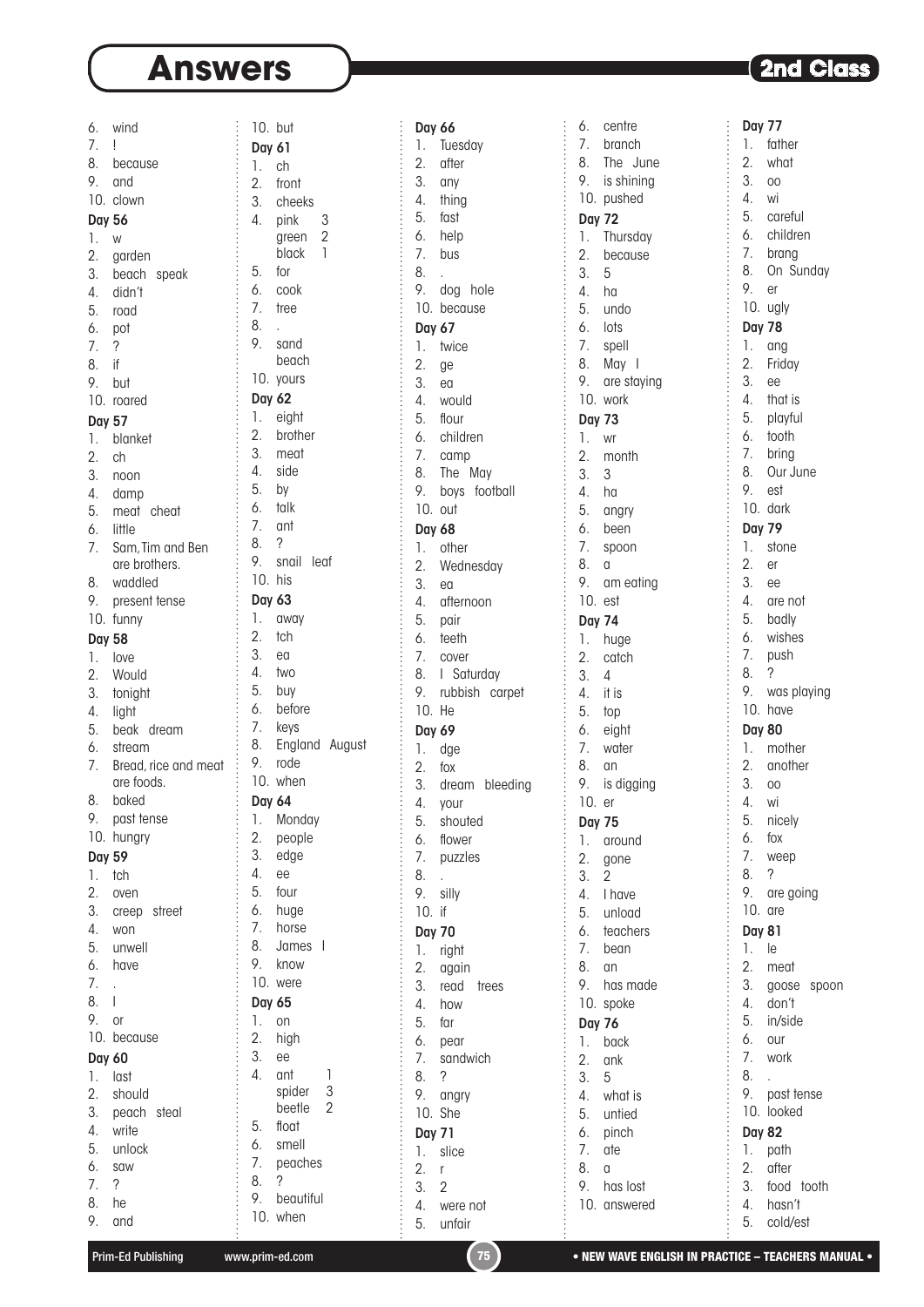10. so Day 88 10. were

 $\vdots$ 

6. wood 7. brush

- 8. ?
- 
- 9. present tense 10. are going

### Day 83

- 1. Saturday 2. many
- 3. snooze balloon
- 4. can't
- 5. someone
- 6. hour
- 7. cry
- 8. I
- 9. present tense
- 10. grew

#### Day 84

- 1. el 2. tried 3. stool broom
- 4. we're
- 5. enormous
- 6. would
- 7. dry
- 8. W
- 9. past tense
- 10. am doing

- Day 85 1. dd
- 2. coat
- 3. news grew 4. sand 2
- beach 1 waves 3
- 5. side
- $6.$  it's
- 7. .
- 8. sleeps
- 9. or
- 10. and

### Day 86

- 1. tt 2. Sunday 3. threw jewels 4. juice milk water 5. times 6. it's 7. ? 8. camped 9. but 10. because Day 87 1. el
- 2. past 3. crew stew
- 4. cub lamb puppy 5. shine
- 
- 6. its<br> $\frac{1}{2}$ 7. ?
- 8. brushed
- 9. if

| 1.               | many                   |
|------------------|------------------------|
| $\overline{2}$ . | began                  |
| 3.               | screw drew             |
| 4.               | 1<br>foot              |
|                  | 3<br>toe               |
|                  | $\overline{2}$<br>hand |
| 5.               | every                  |
| 6.               | its                    |
| 7.               | ?                      |
| 8.               |                        |
| 9.               | jumping<br>because     |
| 10.              |                        |
|                  | when                   |
| Day 89           |                        |
| 1.               | le                     |
| 2.               | swell                  |
| 3.               | 00                     |
| 4.               | don't                  |
| 5.               | sandwiches             |
| 6.               | gone                   |
| 7.               | try                    |
| 8.               | noun                   |
| 9.               | present tense          |
|                  | 10. crashed            |
| <b>Day 90</b>    |                        |
| 1.               | dd                     |
| 2.               |                        |
| 3.               | three                  |
|                  | crew                   |
| 4.<br>5.         | wouldn't               |
|                  | Liam<br>2<br>1         |
|                  | Kerry<br>3<br>Tanya    |
| 6.               |                        |
| 7.               | went<br>answer         |
| 8.               | adjective              |
| 9.               | present tense          |
|                  |                        |
|                  | 10. watching           |
| <b>Day 91</b>    |                        |
| 1.               | wh                     |
| 2.               | door                   |
| 3.               | hurt                   |
| 4.               | l've                   |
| 5.               | there                  |
| 6.               | cities                 |
| 7.               | <sub>of</sub>          |
| 8.               | Mary, Jane and Lisa    |
|                  | are friends.           |
| 9.               | He                     |
| 10.              | was                    |
| <b>Day 92</b>    |                        |
| 1.               | began                  |
| 2.               | chest                  |
| 3.               | street beat            |
| 4.               | isn't                  |
| 5.               | cut                    |
| 6.               | bunnies                |
| 7.               | have                   |
| 8.               | I like ducks, geese    |
|                  | and swans.             |

| <b>Day 93</b>       |                      | 3.            | 7              |
|---------------------|----------------------|---------------|----------------|
| 1.                  | cute                 | 4.            | churo          |
| 2.                  | January              | 5.            | pa/p           |
| 3.                  | jewels               | 6.            | weak           |
| 4.                  | he's                 | 7.            | you'r          |
| 5.                  | white                | 8.            | has            |
| 6.                  | babies               | 9.            | plate          |
| 7.                  | off                  | 10.           | sticky         |
| 8.                  | The four seasons     | <b>Day 99</b> |                |
|                     | are spring, summer,  | 1.            | drum           |
|                     | autumn and winter.   | 2.            | face           |
| 9.                  | myself               | 3.            | over           |
| 10.                 | two                  | 4.            | foxes          |
| <b>Day 94</b>       |                      | 5.            | book           |
| 1.                  | W                    | 6.            | finish         |
| 2.                  | kite                 |               |                |
| 3.                  |                      | 7.<br>8.      | was            |
| 4.                  | OO<br>won't          | 9.            | The            |
| 5.                  |                      |               | cat            |
|                     | mend                 | 10.           | brow           |
| 6.                  | ladies               |               | Day 100        |
| 7.                  | got                  | 1.            | tch            |
| 8.                  | My shirt is green,   | 2.            | fear           |
|                     | red, black and blue. | 3.            | huge           |
| 9.                  | What                 | 4.            | paint          |
| 10.                 | to                   | 5.            | brea           |
| <b>Day 95</b>       |                      | 6.            | sell           |
| 1.                  | wait                 | 7.            | were           |
| 2.                  | tch                  | 8.            | We             |
| 3.                  | little               | 9.            | salt           |
| 4.                  | ba/by                | 10.           | long           |
| 5.                  | poor                 |               |                |
|                     |                      | Day           | 101            |
| 6.                  | cherries             | 1.            | dge            |
| 7.                  | Z00                  | 2.            | sail           |
| 8.                  | Our Japan            | 3.            | freez          |
| 9.                  | where                | 4.            | swee           |
| 10.                 | were                 | 5.            | long           |
| <b>Day 96</b>       |                      |               | short          |
| 1.                  | before               |               | thin           |
| 2.                  | ch                   | 6.            | saw            |
| 3.                  | mother brother       | 7.            | one            |
| 4.                  | for/get              | 8.            | Chris          |
| 5.                  | week                 | 9.            | noun           |
| 6.                  | berries              | 10.           | woul           |
| 7.                  | milk                 |               | 102            |
| 8.                  | ls<br>October        | Day<br>1.     | scrap          |
| 9.                  | were                 | 2.            | durin          |
| 10.                 | was                  | 3.            | blew           |
|                     |                      | 4.            | waite          |
| <b>Day 97</b><br>1. | time                 | 5.            | happ           |
|                     |                      |               | bore           |
| 2.                  | because              |               | sad            |
| 3.                  | 3                    | 6.            | new            |
| 4.                  | kisses               | 7.            | self           |
| 5.                  | a/long               | 8.            | Saint          |
| 6.                  | pour                 |               | in Mo          |
| 7.                  | have                 | 9.            | verbs          |
| 8.                  | Mr Johnson           | 10.           | <b>WOOC</b>    |
| 9.                  | goldfish tank        |               |                |
| 10.                 | hot                  | 1.            | Day 103<br>Sum |
| Day 98              | 1. where             | 2.            | dge            |

| 2.               | ch                                                                                                                                      |
|------------------|-----------------------------------------------------------------------------------------------------------------------------------------|
|                  | 7                                                                                                                                       |
|                  | churches                                                                                                                                |
|                  | pa/per                                                                                                                                  |
|                  | weak                                                                                                                                    |
|                  |                                                                                                                                         |
|                  | you're                                                                                                                                  |
|                  | has                                                                                                                                     |
|                  | plate table                                                                                                                             |
|                  | sticky                                                                                                                                  |
|                  |                                                                                                                                         |
|                  | drum                                                                                                                                    |
|                  | face                                                                                                                                    |
|                  | over                                                                                                                                    |
|                  | foxes                                                                                                                                   |
|                  |                                                                                                                                         |
|                  | book                                                                                                                                    |
|                  | finish                                                                                                                                  |
|                  | was                                                                                                                                     |
|                  | The<br>November                                                                                                                         |
|                  | cat<br>paws                                                                                                                             |
|                  | 10. brown                                                                                                                               |
|                  | <b>Day 100</b>                                                                                                                          |
| 1.               | tch                                                                                                                                     |
|                  | fear                                                                                                                                    |
|                  | huge                                                                                                                                    |
| 4.               | paintbrushes                                                                                                                            |
|                  |                                                                                                                                         |
|                  |                                                                                                                                         |
| 5.               | bread                                                                                                                                   |
| 6.               | sell                                                                                                                                    |
| 7.               | were two                                                                                                                                |
| 8.               | We Galway                                                                                                                               |
| 9.               | salt pepper                                                                                                                             |
|                  | 10. long                                                                                                                                |
|                  | Day 101                                                                                                                                 |
| 1.               | dge                                                                                                                                     |
| $\overline{2}$ . | sail                                                                                                                                    |
| 3.               | freeze room                                                                                                                             |
| 4.               | sweeping                                                                                                                                |
| 5.               | long<br>1                                                                                                                               |
|                  | $\overline{2}$<br>short                                                                                                                 |
|                  | thin<br>3                                                                                                                               |
| 6.               | saw                                                                                                                                     |
| 7.               | one                                                                                                                                     |
| 8.               | Christmas<br>Day                                                                                                                        |
| 9.               | nouns                                                                                                                                   |
| 10.              | would                                                                                                                                   |
|                  | <b>Day 102</b>                                                                                                                          |
| 1.               |                                                                                                                                         |
|                  | scrap                                                                                                                                   |
| $\overline{2}$ . | during<br>leaves                                                                                                                        |
| 3.               | blew                                                                                                                                    |
| 4.               | waited                                                                                                                                  |
| 5.               | happy<br>$\overline{c}$<br>1                                                                                                            |
|                  | bored<br>3<br>sad                                                                                                                       |
|                  | 3.<br>4.<br>5.<br>6.<br>7.<br>8.<br>9.<br>10.<br>Day 99<br>1.<br>$\overline{2}$ .<br>3.<br>4.<br>5.<br>6.<br>7.<br>8.<br>9.<br>2.<br>3. |

3. tidy 4. mixing

 $\vdots$ 

5. sand 3 dirt 1<br>rocks 2 rocks 6. seen 7. week 8. Today is cold, windy and cloudy. 9. nouns 10. off Day 104 1. before 2. ch 3. rich 4. longest 5. cry 1 laugh 2 sneeze 3 6. knew 7. bed 8. Taj, Alex and I live in the same street. 9. verbs 10. of Day 105 1. winter 2. a 3. b 4. large 5. copies 6. loose 7. extra 8. ? 9. adjectives 10. is Day 106 1. a 2. February 3. k 4. uneven 5. cries 6. its 7. then 8. ! 9. adjectives 10. are Day 107 1. al 2. order 3. k 4. scared 5. replies 6. lose 7. over 8. ? 9. adjectives 10. off Day 108 1. nothing 2. dd

9. I

Saint Patrick's Day is

in March. verbs wood

**Summer** dge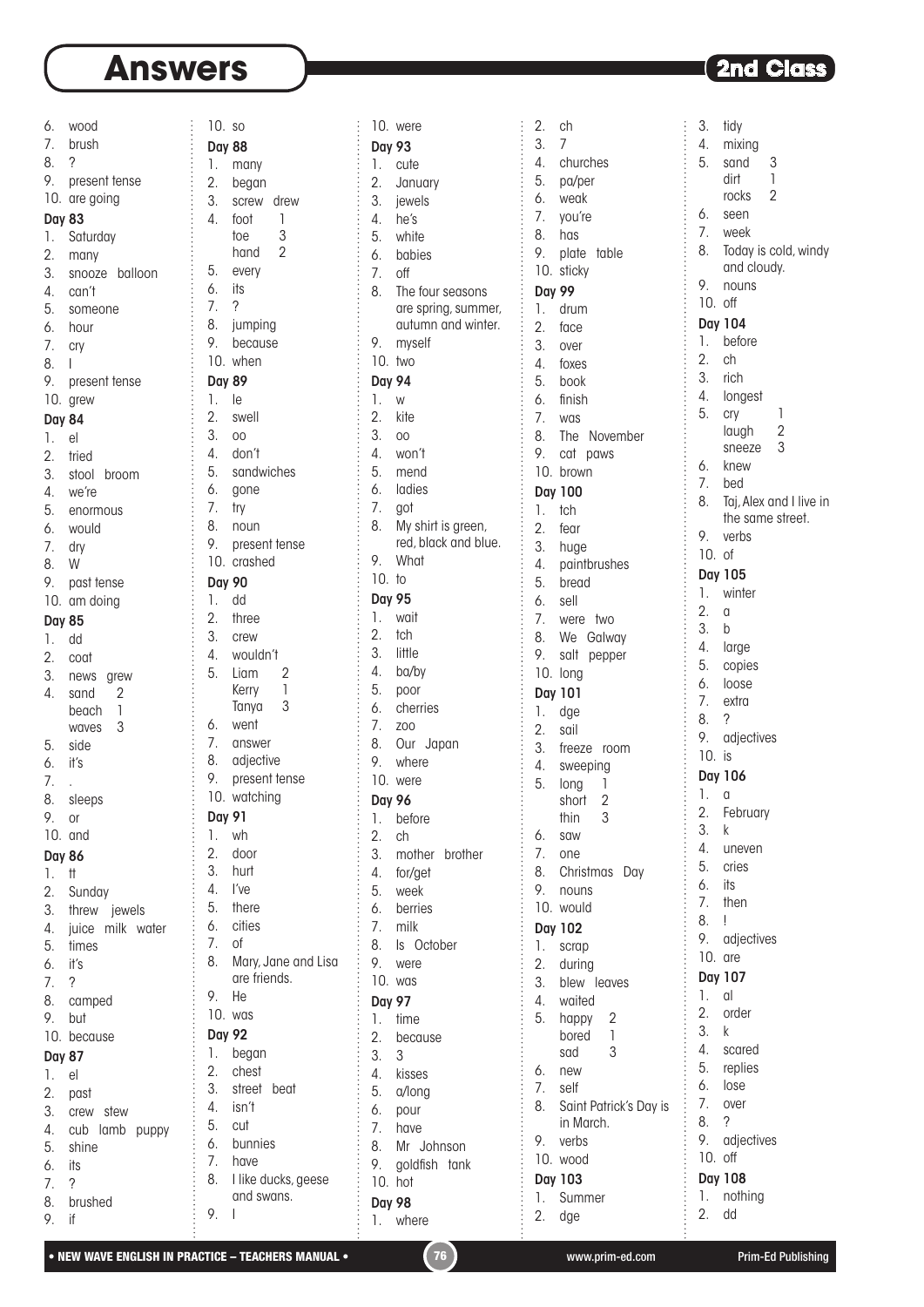### **Answers Exercise 2nd Class**

outside

3. w 4. unlikely 5. dries  $6.$  it's 7. didn't 8. ! 9. nouns 10. of Day 109 1. il 2. dd 3. b 4. bad 5. crying 6. wood 7. tomorrow 8. ! 9. adjectives 10. flew Day 110 1. nn 2. scrub 3. k 4. day 5. drying 6. Would 7. time 8. ? 9. nouns 10. bought Day 111 1. today 2. le 3. tooth 4. hiking 5. house 6. scarves 7. there 8. past tense 9. have finished 10. children Day 112 1. el 2. shock 3. snooze 4. timing 5. gull 6. thieves 7. their 8. present tense 9. are going 10. trophy Day 113 1. yesterday 2. scr 3. b 4. shiny 5. pan 6. elves 7. our

9. has laid 10. line Day 114 1. December 2. alk 3. w 4. rosy 5. day 6. calves 7. hour 8. present tense 9. are kept  $\frac{1}{2}$  10. crazy Day 115 1. bounce 2. sk 3. h  $\frac{1}{2}$  4. nicer  $\frac{1}{2}$  5. cub foal lamb  $6.$  there  $\frac{1}{2}$ . blew 8. baking 9. is parking  $\frac{1}{2}$  10. leapt Day 116  $\frac{1}{2}$  1. afternoon 2. clown 3. k  $\frac{1}{2}$  4. bony 5. bed pillow rug 6. writing 7. gave 8. their 9. was colouring  $\frac{1}{2}$  10. tiny  $\frac{1}{2}$  Day 117  $: 1.$  alk  $\frac{1}{2}$ . herself 3. ee  $4.$  finest 5. ear lip nose 6. their  $\frac{1}{2}$  7. rang 8. Bob . 9. is mowing 10. brightly Day 118 : 1. older 2. ck 3. sp<u>oo</u>n  $\frac{1}{2}$  4. riding 5. deer tiger zebra  $\frac{1}{2}$  6. there 7. hid 8. March ? 9. was talking  $\frac{1}{2}$  10. politely Day 119 1. himself

| 4.               | named            |
|------------------|------------------|
| 5.               | long thin wide   |
|                  |                  |
| 6.               | choose           |
| 7.               | made             |
| 8.               | was              |
|                  |                  |
| 9.               | is staying       |
|                  | 10. quickly      |
|                  | <b>Day 120</b>   |
|                  |                  |
| 1.               | street           |
| 2.               | C                |
| 3.               | oa               |
|                  |                  |
|                  | 4. baking        |
|                  | 5. bean corn pea |
|                  | 6. chose         |
|                  | 7. kept          |
|                  |                  |
|                  | 8. their         |
| 9.               | are building     |
|                  | 10. softly       |
|                  |                  |
|                  | Day 121          |
| 1.               | W                |
| 2.               | skiing           |
| 3.               | soil boil        |
|                  |                  |
| 4.               | patted           |
| 5.               | almost           |
| 6.               | there            |
| 7.               | we've            |
| 8.               |                  |
|                  | is               |
| 9.               | us               |
|                  | 10. when         |
|                  | <b>Day 122</b>   |
| 1.               |                  |
|                  | sure             |
| 2.               | k                |
| 3.               | foil spoil       |
| 4.               | sadder           |
| 5.               | small            |
|                  |                  |
| 6.               | plane            |
| 7.               | they've          |
|                  | 8. write         |
| 9.               | She              |
|                  | 10. because      |
|                  |                  |
|                  | <b>Day 123</b>   |
| 1.               | bath             |
| $\overline{2}$ . | b                |
| 3.               | point poison     |
|                  |                  |
| 4.               | humming          |
| 5.               | short            |
| 6.               | their            |
| 7.               | it's             |
| 8.               | of June          |
|                  |                  |
| 9.               | it               |
| 10.              | take             |
|                  | <b>Day 124</b>   |
| 1.               | W                |
|                  |                  |
| 2.               | great            |
| 3.               | noise<br>voice   |
| 4.               | runny            |
| 5.               | starting         |
| 6.               |                  |
|                  | plain            |
| 7.               | what's           |
| 8.               | our Easter       |
| 9.               | him              |

| 10.              | grew            | 5.               |
|------------------|-----------------|------------------|
|                  | <b>Day 125</b>  | 6.               |
| 1.               | every           | 7.               |
| $\overline{2}$ . | k               | 8.               |
| 3.               | strong belong   | 9.               |
| 4.               | hottest         | 10               |
|                  | 5. quickly      | Da               |
|                  | 6. happier      | 1.               |
| 7.               | that's          | 2.               |
| 8.               | Dublin          | 3.               |
| 9.               | her             | 4.               |
|                  | 10. shut        | 5.               |
|                  | Day 126         | 6.               |
| 1.               | b               | 7.               |
| 2.               | being           | 8.               |
| 3.               | flour           | 9.               |
| 4.               | dropped         | 10               |
| 5.               | thick           | Da               |
| 6.               | number          | 1.               |
| $\overline{7}$ . | don't           | 2.               |
| 8.               | would eat       | 3.               |
| 9.               | they            | 4.               |
| 10.              | themselves      | 5.               |
|                  | Day 127         | 6.               |
| 1.               | comic           | 7.               |
| 2.               | or              | 8.               |
| 3.               | night bite      | 9.               |
| 4.               | spotty          | 10               |
| 5.               | animal          | Da               |
| 6.               | you'll          | 1.               |
|                  | 7. Where        | 2.               |
| 8.               | going<br>?      | 3.               |
| 9.               | We              | 4.               |
| 10.              | fixed           | 5.               |
|                  | <b>Day 128</b>  | 6.               |
| 1.               | tonight         | 7.               |
|                  | 2. even         | 8.               |
| 3.               | said bread      | 9.               |
| 4.               | stepping        | 10               |
| 5.               | golden          | Da               |
| 6.               | he'll           | 1.               |
| 7.               | quite           | 2.               |
| 8.               | has<br>party    | 3.               |
| 9.               | us              | 4.               |
| 10.              | castle          | 5.               |
|                  | <b>Day 129</b>  | 6.               |
| 1.               | mixing          | 7.               |
| 2.               | steak           | 8.               |
| 3.               | purse<br>nurse  | 9.               |
| 4.               | hottest         | 10               |
| 5.               | crumb           | Da               |
| 6.               | she'll          | 1.               |
| 7.               | were            | $\overline{2}$ . |
| 8.               | L<br>playground | 3.               |
| 9.               | her             | 4.               |
| 10.              | spider          | 5.               |
|                  | Day 130         | 6.               |
| 1.               | break           | 7.<br>8.         |
| $\overline{2}$ . | tomorrow        | 9.               |
| 3.               | turkey church   |                  |

| 6.               | you've                             |
|------------------|------------------------------------|
| 7.               | quiet                              |
| 8.               | The                                |
| 9.               | mine                               |
| 10.              | banana                             |
|                  | Day 131                            |
| 1.               | b                                  |
| 2.               | year                               |
| 3.               | bleed                              |
| 4.               | enjoyment                          |
| 5.               | no                                 |
| 6.               | men                                |
| 7.               | . or !                             |
| 8.               | S <sub>O</sub>                     |
| 9.               | hospital                           |
| 10.              | hungry                             |
|                  | Day 132                            |
| 1.               | quiet                              |
|                  | quick                              |
| 2.<br>3.         | purple return                      |
| 4.               |                                    |
| 5.               | sadness                            |
| 6.               | war                                |
| 7.               | people<br>$\overline{\phantom{a}}$ |
| 8.               | but                                |
| 9.               | gloves                             |
|                  | 10. ripe                           |
|                  |                                    |
| 1.               | <b>Day 133</b>                     |
| $\overline{2}$ . | busy<br>k                          |
| 3.               |                                    |
| 4.               | crush                              |
| 5.               | hopeful                            |
| 6.               | know<br>women                      |
| 7.               | ļ<br>ļ                             |
| 8.               | if                                 |
| 9.               | London                             |
| 10.              | creaky                             |
|                  |                                    |
|                  | Day 134                            |
| 1.               | al                                 |
| 2.<br>3.         | question<br>Thursday curtain       |
| 4.               | careless                           |
| 5.               | wore                               |
| 6.               | feet                               |
| 7.               | ?                                  |
| 8.               | when                               |
| 9.               | snakes                             |
| 10.              | lovely                             |
| Day              | 135                                |
| 1.               | W                                  |
| 2.               | el                                 |
| 3.               | winter finger                      |
| 4.               | badly                              |
| 5.               | draw                               |
|                  |                                    |
| 6.               | peach                              |
| 7.<br>8.         | Mr<br>Bishop                       |
|                  | and                                |
| 9.               | highest                            |

8. present tense

2. ankle 3. ai

4. fatter

10. oldest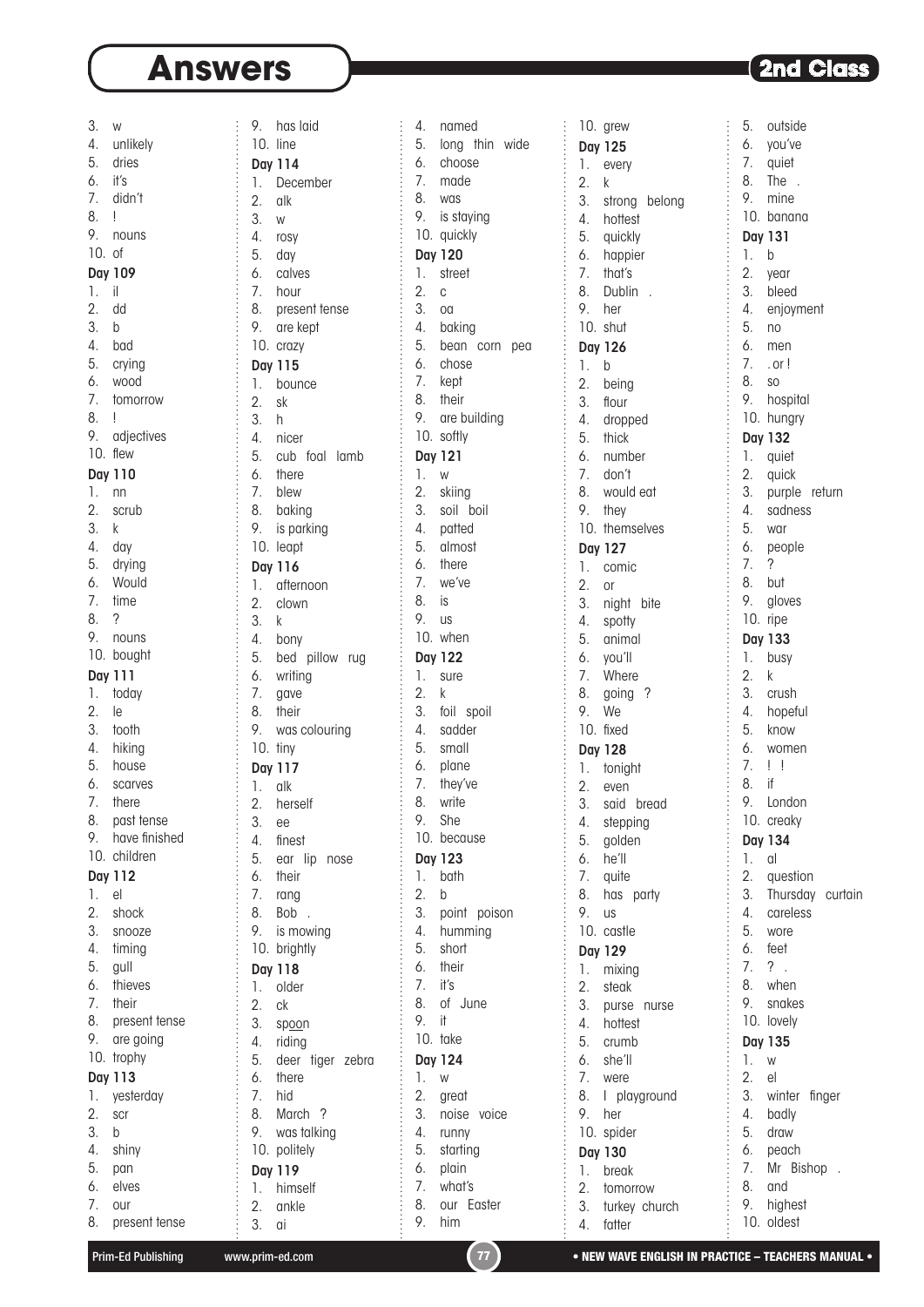### **Answers**

Day 141 1. clothes

Day  $1.$  $\overline{2}$ .  $3.$ 

 $5.$  $6.$  $7.$ 

 $\overline{Q}$  $10$ 

### **2nd Class**

Revision days 31–40

19. behind 20. raced

 $\vdots$ 

1. very 2. rich 3. coat pillow 4. shows nose 5. under 6. plum

#### Day 136

- 1. sugar
- 2. pretty
- 3. bomb
- 4. hopeless
- 5. knot
- 6. kettle
- 7. Where Christmas ?
- 8. because
- 9. longer
- 10. exciting
- Day 137

#### 1. el

- 2. children
- 3. number teacher
- 4. happiness
- 5. drawer
- 6. bike
- 7. Did you see the red, white and blue shirt?
- 8. but
- 9. smaller
- 10. spicy

### Day 138

- 1. water
- 2. w
- 3. squirt
- 4. happily
- 5. not
- 6. ear
- 7. Dad went to Cork, Galway and Sligo yesterday.
- 8. when
- 9. fastest
- 10. dusty

#### Day 139

- 1. quite
- 2. half
- 3. brother shorter
- 4. easily
- 5. tired
- 6. skip
- 7. Mrs Turner gave us paper, pencils and crayons.
- 8. because
- 9. lighter
- 10. burrow

#### Day 140

- 1. al
- 2. many
- 3. choose
- 4. friendliness
- 5. tried
- 6. deer
- 7. I got books, sweets and games for my
- birthday last April. 8. and
- 9. coldest 10. rake
- 

2. k 3. winner 4. good 5. watches 6. bought 7. cream 8. Bella and I went to the park. 9. has arrived 10. noun Day 142 1. money 2. always 3. sizzle 4. help 5. dishes 6. weight 7. guard 8. Do you live in Ireland? 9. is talking 10. silently Day 143 1. square 2. enjoy 3. er 4. enjoy 5. women 6. brought 7. zip 8. The butterfly had yellow and black wings. 9. animal 10. adjective Day 144 1. h 2. parents 3. turtle 4. loud 5. cities 6. wait 7. three 8. Is your favourite subject at school maths or science? 9. parrots 10. verb Day 145 1. ir 2. yourself 3. crumb 4. useless 5. tooth 6. threw

8. Do you know who has my shoes? Day  $\mathbb{L}$  $\overline{2}$ .  $3.$  $\overline{4}$ . 5. jeans  $6.$  $\overline{7}$ .  $9.$  $10.$ Day  $\mathbf{1}$ . 2. move  $3.$  $4.$  $5.$  $6.$  $\overline{7}$ .  $\overline{9}$  $10$ Day  $\mathbf{1}$ .  $\overline{2}$ .  $3.$  $\overline{4}$ 5. pyjamas 7. purple 9.  $10.$ Day  $\overline{1}$ .  $\overline{2}$  $3.$ 4. chatting  $5.$  $6.$  $7.$ 9. cruel  $10.$ 

|        | Day 146                              |     | Revision days 1-10  |
|--------|--------------------------------------|-----|---------------------|
| 1.     | thirteen                             | 1.  | where               |
| 2.     | ff                                   | 2.  | goes                |
| 3.     | much                                 | 3.  | bead                |
| 4.     | swimming                             | 4.  | lost                |
| 5.     | berry                                | 5.  | has not             |
| 6.     | rode                                 |     | 6. My Oliver        |
| 7.     | cake                                 | 7.  | ?                   |
| 8.     | Did Cora get the                     | 8.  | flower              |
|        | right answer?                        | 9.  | but                 |
| 9.     | but                                  |     | 10. have            |
|        | 10. adjective                        |     | 11. basket          |
|        | Day 147                              |     | 12. name            |
| 1.     | minute                               |     | 13. happy           |
| 2.     | strong<br>strong<br>ghost<br>flatter |     | 14. around          |
| 3.     |                                      |     | 15. goldfish        |
| 4.     |                                      |     | 16. hint            |
| 5.     | jeans                                |     | 17. hid             |
|        | 6. through                           |     | 18. jumped          |
| 7.     | avocado                              |     | 19. taller          |
| 8.     | Please don't touch                   |     | 20. two             |
|        | that! or.                            |     | Revision days 11-20 |
| 9.     | because                              |     | 1. would            |
|        | 10. because                          | 2.  | shirt               |
|        | Day 148                              | 3.  | pear                |
| 1.     | αr                                   | 4.  | street              |
| 2.     | move                                 | 5.  | here                |
| 3.     | er                                   | 6.  | cats                |
| 4.     | spies                                | 7.  | ?                   |
| 5.     | sheep                                | 8.  | and                 |
| 6.     | road                                 | 9.  | vase<br>table       |
| 7.     | won't                                |     | 10. pretty          |
| 8.     | Claire doesn't like to               |     | 11. brave           |
|        | sit beside Philip.                   |     | 12. flute           |
| 9.     | but                                  |     | 13. ground          |
| 10. so |                                      |     | 14. done            |
|        | Day 149                              |     | 15. lunches         |
| 1.     | ea                                   |     | 16. My Tuesday      |
| 2.     | everybody                            |     | 17. when            |
| 3.     | circus                               |     | 18. flew            |
| 4.     | runny                                |     | 19. house           |
| 5.     | pyjamas                              |     | 20. true            |
| 6.     | uncomfortable                        |     | Revision days 21-30 |
| 7.     | purple                               | 1.  | ve                  |
| 8.     | Mum and I hung out                   | 2.  | woke                |
|        | the shirts and jeans.                | 3.  | paid made           |
| 9.     | tallest                              | 4.  | tray stain          |
|        | 10. carefully                        | 5.  | do not              |
|        | Day 150                              | 6.  | monkeys             |
| 1.     | any                                  | 7.  |                     |
| 2.     | oar                                  | 8.  | because             |
| 3.     | ur                                   | 9.  | tap kitchen         |
| 4.     | chatting                             | 10. | hot                 |
| 5.     | stories                              |     | 11. put             |
| 6.     | thin                                 |     | 12. rock            |
| 7.     | trampoline                           |     | 13. flower          |
| 8.     | Dad had to wait a                    |     | 14. blue            |
|        | long time for Shane                  |     | 15. rich            |
|        | to come home.                        |     | 16. branches        |
| 9.     | cruel                                |     | 17. Mrs Jackson     |
| 10.    | over                                 |     | 18. true            |
|        |                                      |     |                     |

| 3 <sub>1</sub><br>dream<br>4. sneeze<br>5. unlock<br>6. have<br>7. Fish, eels and<br>live in the sea<br>8. won<br>9. man<br>10. because<br>11. leave<br>12. scored<br>13. ours<br>14. present tense<br>Prim-Ed Pub | Ζ. | 0 e |
|--------------------------------------------------------------------------------------------------------------------------------------------------------------------------------------------------------------------|----|-----|
|                                                                                                                                                                                                                    |    |     |
|                                                                                                                                                                                                                    |    |     |
|                                                                                                                                                                                                                    |    |     |
|                                                                                                                                                                                                                    |    |     |
|                                                                                                                                                                                                                    |    |     |
|                                                                                                                                                                                                                    |    |     |
|                                                                                                                                                                                                                    |    |     |
|                                                                                                                                                                                                                    |    |     |
|                                                                                                                                                                                                                    |    |     |
|                                                                                                                                                                                                                    |    |     |
|                                                                                                                                                                                                                    |    |     |
|                                                                                                                                                                                                                    |    |     |
|                                                                                                                                                                                                                    |    |     |
|                                                                                                                                                                                                                    |    |     |
|                                                                                                                                                                                                                    |    |     |

#### 7. ? 8. his 9. carpet floor 10. small 11. om 12. coat 13. sand 14. blew

15. go/ing

- 16. his 17. I am going to Spain soon. 18. makes 19. plastic 20. ing Revision days 41–50
- 2. above 3. new true 4. ai

1. oa

- 5. an 6. ride
- 7. meet
- 8. Ben Monday<br>9 back
- 9. back
- 10. es
- 11. skin
- 12. Dad's tie is red, black and white.
- 13. giving
- 14. green
- 15. .
- 16. er
- 17. put
- 18. dirty
- 19. were
- 20. am

### Revision days 51–60

- 1. would
- 2. o e
- 
- ze
- 
- 7. Fish, eels and sharks the sea.
- 
- $IS<sub>B</sub>$
- 
- 

7. sand

9. when 10. verb group